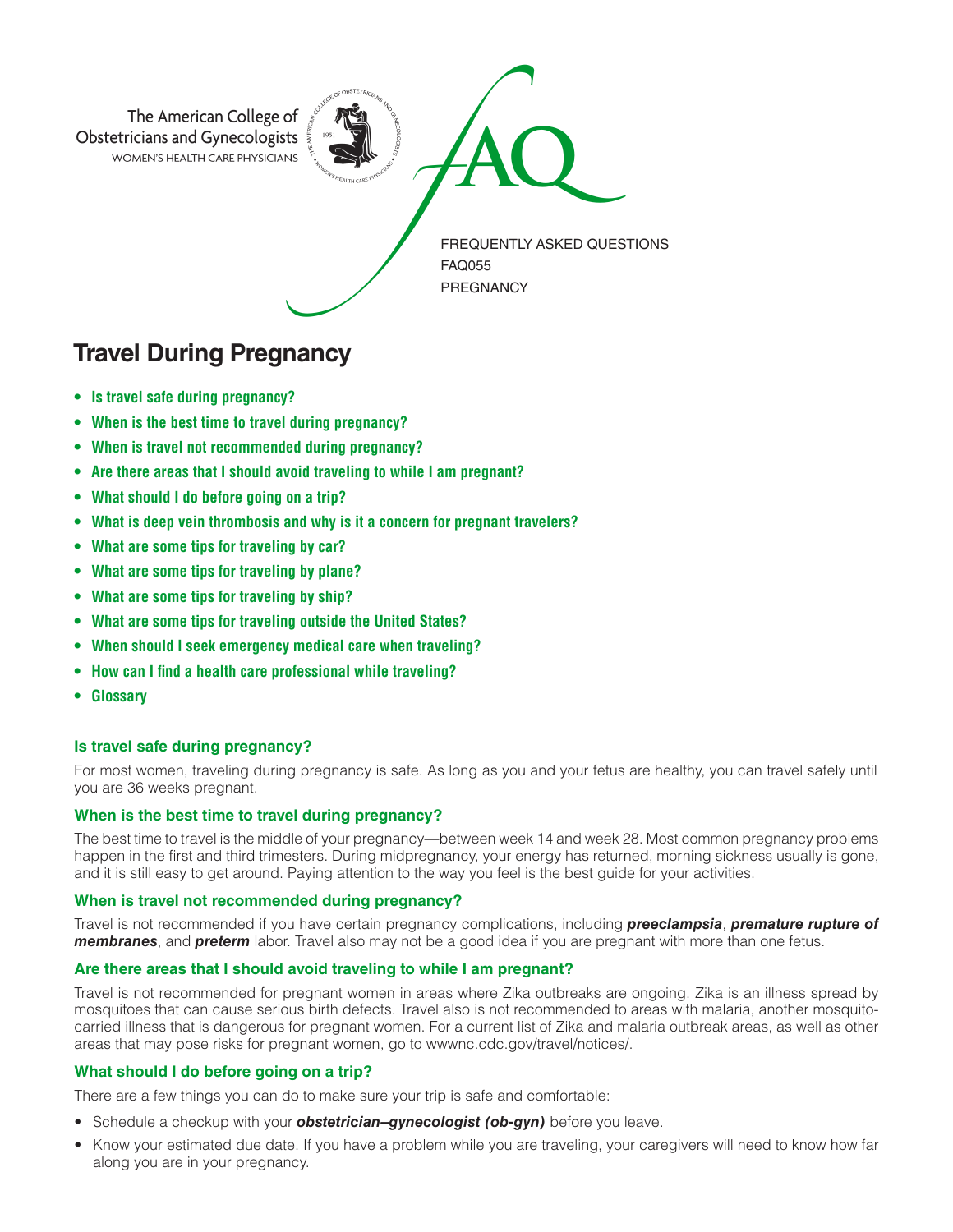- Plan to bring any over-the-counter medications that you may need, such as pain relievers, hemorrhoid ointment, a first aid kit, and prenatal vitamins. Also bring any prescribed medications.
- Check that you are up to date with your vaccines.
- Think about how long it will take to get to your final destination. The fastest way often is the best.
- Make your travel plans easy to change. Consider buying travel insurance to cover tickets and deposits that cannot be refunded.

#### **What is deep vein thrombosis and why is it a concern for pregnant travelers?**

Deep vein thrombosis (DVT) is a condition in which a blood clot forms in the veins in the legs or other areas of the body. DVT can lead to a dangerous condition in which the clot travels to the lungs. Sitting or not moving for long periods of time, such as during long-distance travel, can increase the risk of DVT. Pregnancy further increases the risk of DVT. If you are planning a long trip, take the following steps to reduce your risk of DVT:

- Drink lots of fluids.
- Wear loose-fitting clothing.
- Walk and stretch at regular intervals. For example, when traveling by car, make frequent stops to get out and stretch your legs.

#### **What are some tips for traveling by car?**

During a car trip, make each day's drive as short as possible. Wear your seat belt every time you ride in a car. Buckle the belt low on your hipbones, below your belly. Place the shoulder belt off to the side of your belly and across the center of your chest (between your breasts). Plan to make frequent stops so that you can move around and stretch your legs.

#### **What are some tips for traveling by plane?**

Keep your due date in mind when booking your flight. Complete your flight before you reach 36 weeks of pregnancy. Some domestic airlines restrict travel completely or require a medical certificate during the last month of pregnancy. For international flights, the cutoff point often is earlier, sometimes as early as 28 weeks. Check your airline's policies when planning your trip.

Book an aisle seat so that you can get up and stretch your legs. Plan to do this every 2 hours or so. Avoid gas-producing foods and carbonated drinks before your flight. Gas expands in the low air pressure in airplane cabins and can cause discomfort. Wear your seatbelt at all times.

# **What are some tips for traveling by ship?**

Make sure a doctor or nurse is on board the ship. Also make sure that your scheduled stops are places with modern medical facilities. Before you leave, ask your ob-gyn which medications are safe for you to take if you get seasickness.

A concern for cruise ship passengers is norovirus infection. Noroviruses are a group of viruses that can cause severe nausea and vomiting for 1–2 days. People easily can become infected by eating food, drinking liquids, or touching surfaces that are contaminated with the virus. Wash your hands frequently while on board the ship. If you have diarrhea and vomiting at the same time, seek medical care.

The Centers for Disease Control and Prevention (CDC) performs periodic inspections of cruise ships to prevent widespread virus outbreaks. You can check whether your ship has passed this health and safety inspection at www.cdc.gov/nceh/vsp/.

#### **What are some tips for traveling outside the United States?**

Check your health insurance policy to see if you are covered internationally. If not, you may be able to buy special health care insurance for international travelers.

Travel to developing countries comes with the risk of consuming contaminated food and water. Travelers can become sick if they eat raw or undercooked food or drink local water. This short-term illness, called "traveler's diarrhea," may be a minor problem for someone who is not pregnant, but it is a greater concern for pregnant women. Serious illnesses, such as *hepatitis A* and *listeriosis*, also can be spread by contaminated food and water. These diseases can cause severe complications for a pregnant woman and her fetus.

If you get diarrhea, drink plenty of fluids to combat dehydration. Before taking a diarrhea treatment, check with your ob-gyn or other health care professional to make sure it is safe. The best way to prevent illness is to avoid unsafe food and water. The CDC offers food and water precautions at wwwnc.cdc.gov/travel/page/food-water-safety.

# **When should I seek emergency medical care when traveling?**

Go to a hospital or call emergency medical services right away if you have any of the following:

- Vaginal bleeding
- Pelvic or abdominal pain or contractions
- Rupture of the membranes (your "water breaks")
- Signs and symptoms of preeclampsia (headache that will not go away, seeing spots or other changes in eyesight, swelling of the face or hands)